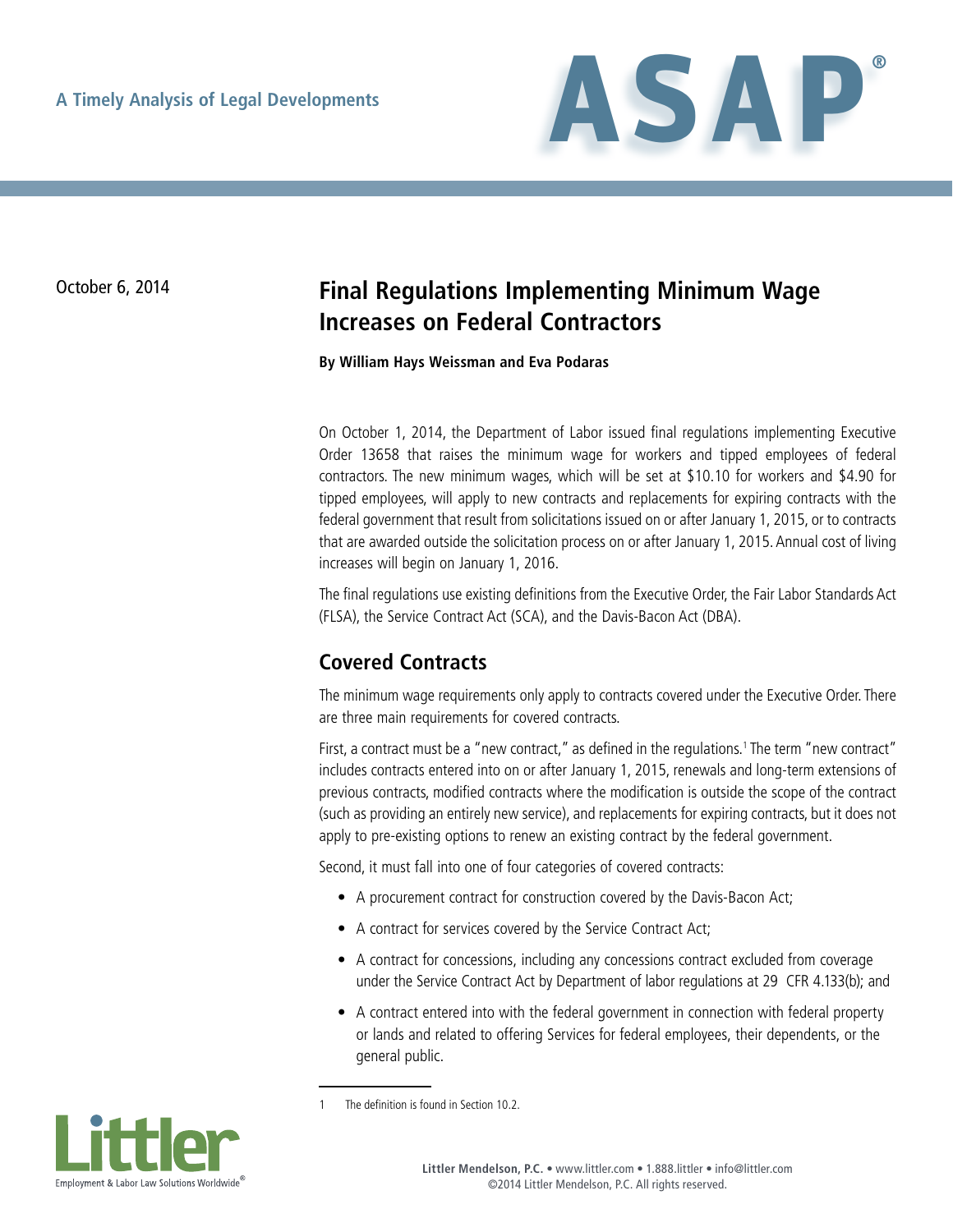Finally, the wages of the workers under these contracts must be governed by the FLSA, DBA, or SCA.<sup>2</sup> It is worth noting that subcontracts meeting the above criteria will also be subject to the minimum wage regulations.

### **Excluded Contracts and Employees**

The following are excluded from the minimum wage regulations: $3$ 

- Grants within the meaning of the Federal Grant and Cooperative Agreement Act;
- • Contracts with, agreements with, and grants to Indian Tribes under the Indian Self-Determination and Education Assistance Act;
- Procurement contracts for construction not covered by the DBA; and
- Contracts for services that are exempted from the SCA.

With respect to excluded employees, except for workers who are otherwise covered by the DBA or the SCA, the minimum wage requirements do not apply to those who are not entitled to minimum wage under the FLSA.4 Some of the excluded employees are:

- Learners, apprentices, and messengers;
- Students; and
- Individuals employed in bona fide executive, administrative, or professional capacity.

The regulations also exclude from their requirements FLSA-covered workers performing "in connection with" covered contracts less than 20 percent of their work hours in a given workweek.<sup>5</sup> This exclusion does not apply to workers "performing on" a covered contract whose wages are governed by the FLSA, SCA, or DBA. A worker will be considered to be performing on a covered contract if he or she is directly engaged in the performance of specified contract services or construction. For example, all laborers and mechanics working on the construction of a public building will be regarded as performing on a covered contract, and thus entitled to the minimum wage. On the other hand, excluded employees would be those who do not perform the construction due to the nature of their non-physical duties and/or because they are not present on the site of the work, such as a janitor performing cleaning duties off-site.

In order for a contractor to exclude employees, it must maintain records showing the hours worked by those employees, or provide other proof showing the hours worked in connection with the covered contract.

### **Other Obligations**

The contractor and any subcontractors must include in contracts and covered subcontracts the minimum wage clause found in the new regulations. The contractor must require, as a condition of payment, that the subcontractor include the minimum wage clause in any lower-tier subcontracts. The prime contractor and any upper-tier contractor are responsible for making sure that all workers performing work on or in connection with covered contracts are paid the minimum wage.6

Additionally, contractors will have to provide notice of the minimum wage to FLSA-covered workers performing work on or in connection with covered contracts by hanging a poster that will be provided by the Department.<sup>7</sup>

7 Section 10.29(a)-(c).

<sup>2</sup> Section 10.3(a)(1)-(2).

<sup>3</sup> Section 10.4(a)-(d).

<sup>4</sup> Section 10.4(e).

<sup>5</sup> Section 10.4(f).

<sup>6</sup> Section 10.21(b).